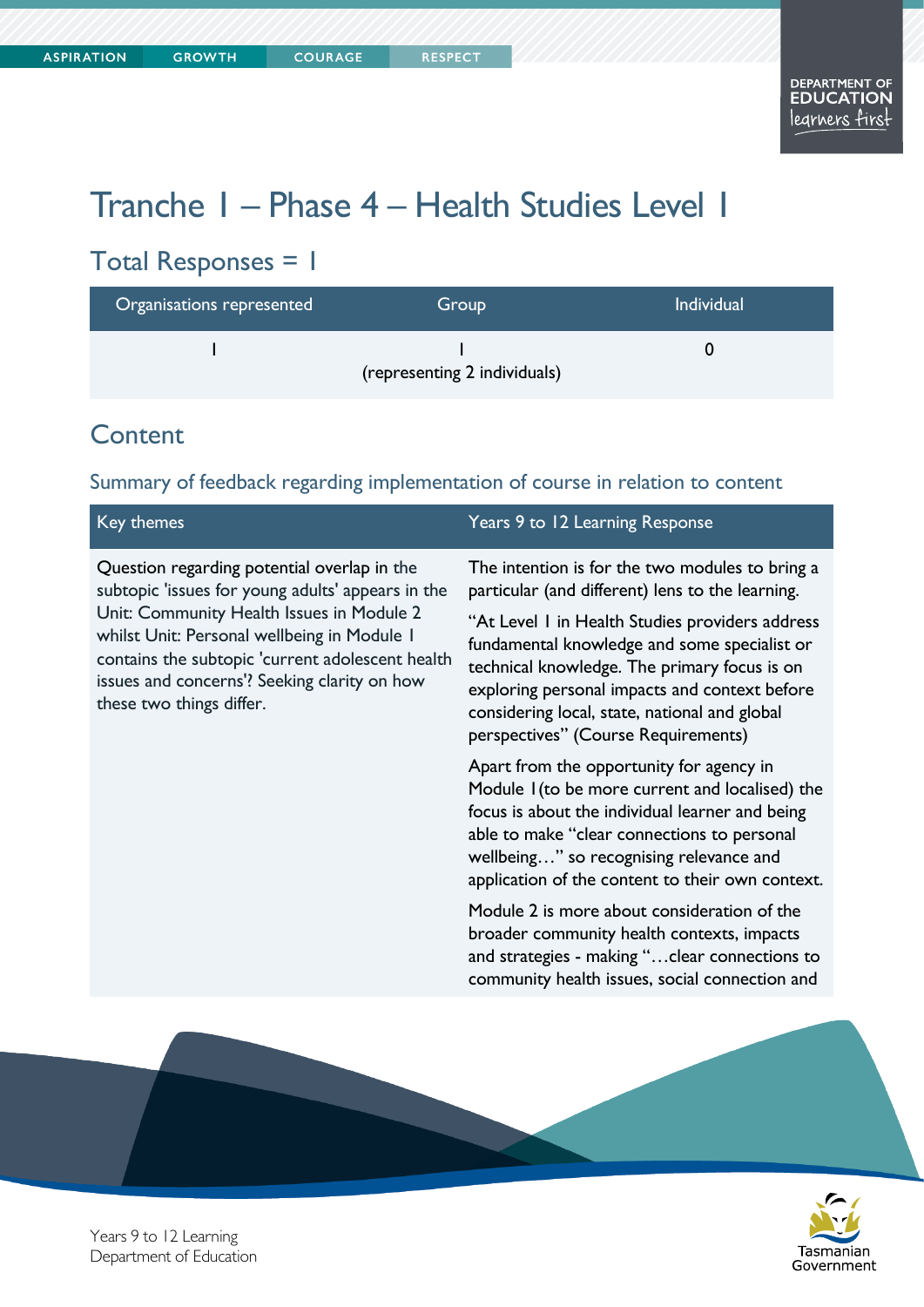

#### Work Requirements

Summary of feedback regarding implementation of course in relation to Work **Requirements** 

| Key themes                                                   | Years 9 to 12 Learning Response |
|--------------------------------------------------------------|---------------------------------|
| Work requirements seem appropriate to the<br>course content. | Noted.                          |

## Support for Implementation

Summary of feedback regarding support desired for implementation and delivery

| Key themes                          | Years 9 to 12 Learning Response                                                                                                                                                                |
|-------------------------------------|------------------------------------------------------------------------------------------------------------------------------------------------------------------------------------------------|
| Comfortable with baseline resources | The Course Implementation Guide will provide<br>some additional resources and guidance. Peer<br>support networks using the Community of<br>Practice will also facilitate valuable dialogue and |